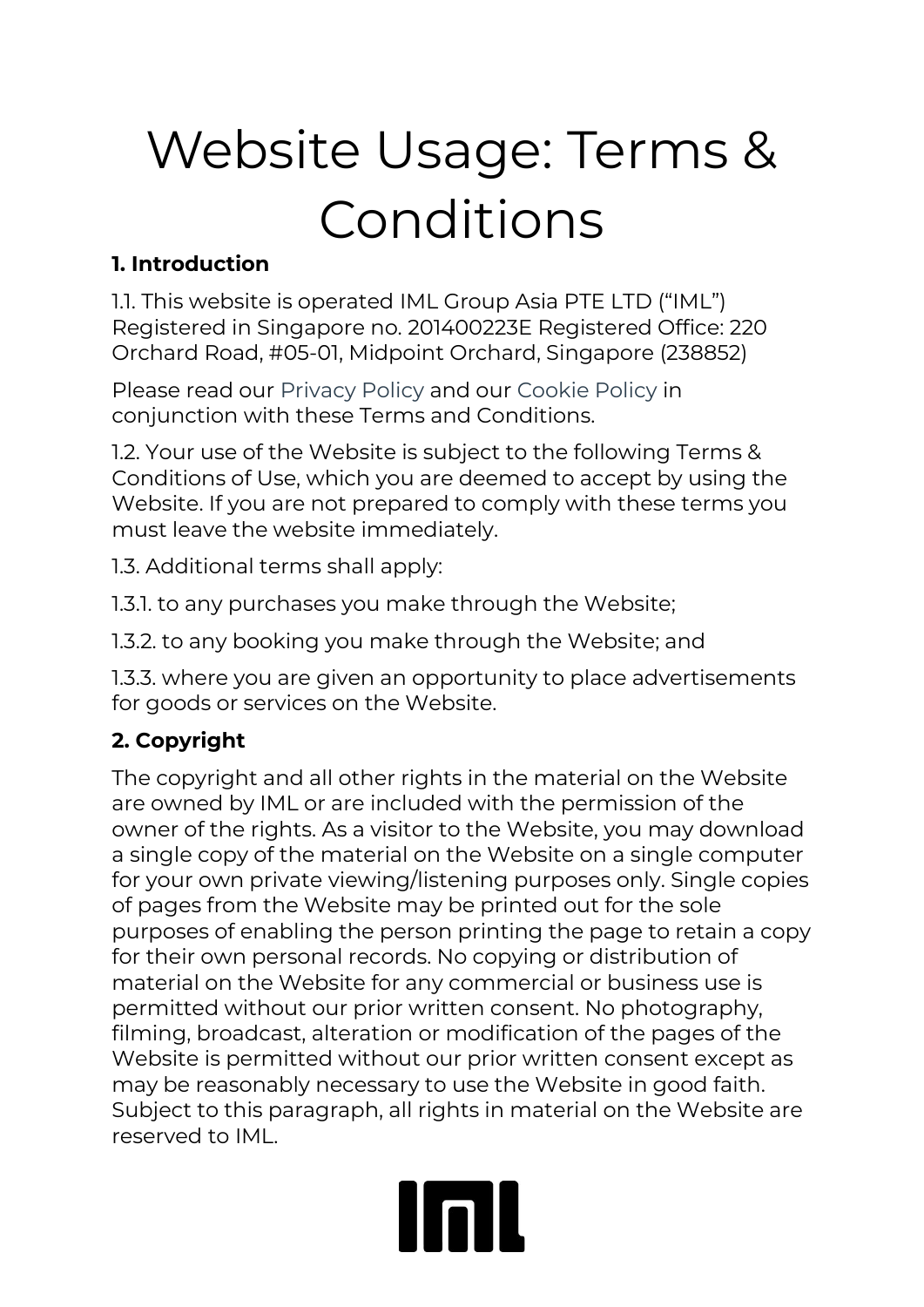#### **3. Prohibited use**

You agree not to use the Website:

- to create a database (electronic or otherwise) that includes material downloaded or otherwise obtained from the Website except where expressly permitted on the Website;
- to disseminate advertisements on the Website or use the Website for any other commercial purposes (which would include using the Website to promote or encourage the sale of your goods/services);
- to place links on the Website where those links take users to unlawful material or material that contravenes these Terms and Conditions;
- to transmit or re-circulate any material obtained from the Website to any third party except where expressly permitted on the Website;
- in such a way so as to remove the copyright or trade mark notice(s) from any copies of any material made in accordance with these Terms and Conditions;
- to disseminate any unsolicited or unauthorised advertising, promotional materials, "junk mail," "spam," "chain letters," "pyramid schemes," or any other form of solicitation;
- to disseminate any material that contains software viruses or any other computer code, files or programs designed to interrupt, damage, destroy or limit the functionality of any computer software or hardware or telecommunications equipment;
- to disseminate any material which is or may infringe the rights (including intellectual property rights) of any third party or be unlawful, threatening, defamatory, obscene, indecent, offensive, pornographic, abusive, liable to incite racial hatred, discriminatory, menacing, scandalous, inflammatory, blasphemous, in breach of confidence, in breach of privacy, which may cause annoyance or inconvenience or may restrict or inhibit the use of the Website by any person or which constitutes or encourages conduct that may be considered a

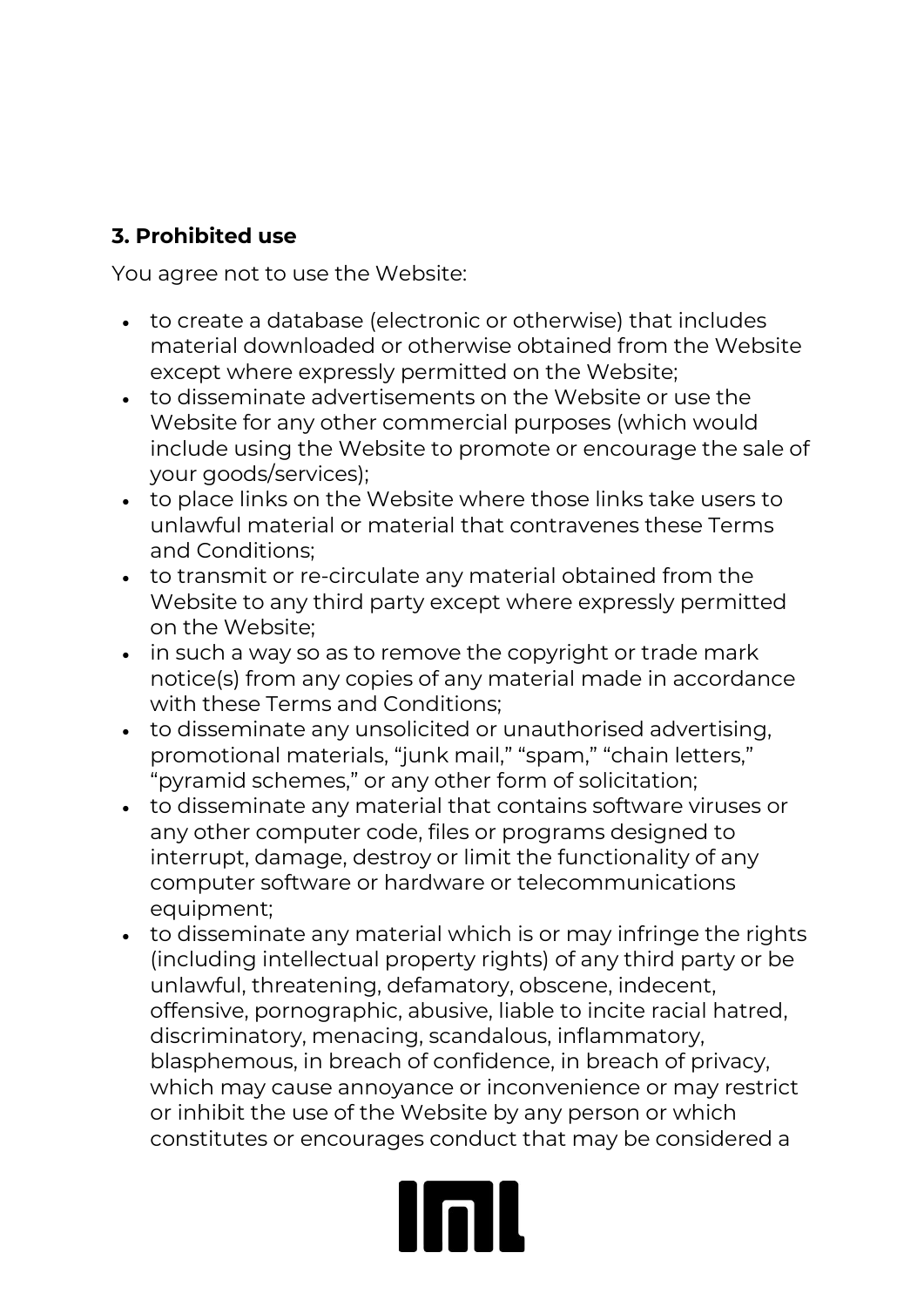criminal offence or give rise to civil liability in any country in the world;

- to disseminate any material which compromises the privacy or security of anyone other than yourself;
- to disseminate any material which does or may bring IML or any of its brands or subsidiaries into dispute or in any way damage their reputation;
- to disseminate any material where use of the material by IML, or any third party licensed or permitted by IML, will give rise to any third party claims; or
- to post link(s) that take users to material that contravenes any of the above restrictions.

#### **4. User Generated Content**

4.1. The pages of the Website where you are capable of posting content are provided for your private, non-commercial exchange of lawful, relevant, fair and appropriate information, opinions and comment. Use of the Website that is inconsistent with those stated purposes is strictly prohibited. By submitting any content to the Website, you:

4.1.1. grant IML the right to use such content and all material embodied therein for any purposes including, without limitation, to edit, copy, reproduce, translate, disclose, post and/or remove such content from the Website and hereby waive all of the moral rights that you have under Chapter IV of the Copyright, Design and Patents Act 1988 in respect of any material you post to the Website;

4.1.2. warrant to IML that all such content complies with the provisions of Clause 3; and

4.1.3. acknowledge that IML may require you to confirm the above rights and warranties and agree to do so within 7 days of any request from IML.

4.2. IML reserves the right (but not the obligation) at its sole discretion to refuse, review edit, move or remove any content that is posted to, or available on, the Website without the need to give any reasons for doing so. However, IML will not review the materials that you or anyone else makes to the Website and therefore, unless we are specifically notified of the nature of any item of content, you cannot assume that IML is aware of it. If you

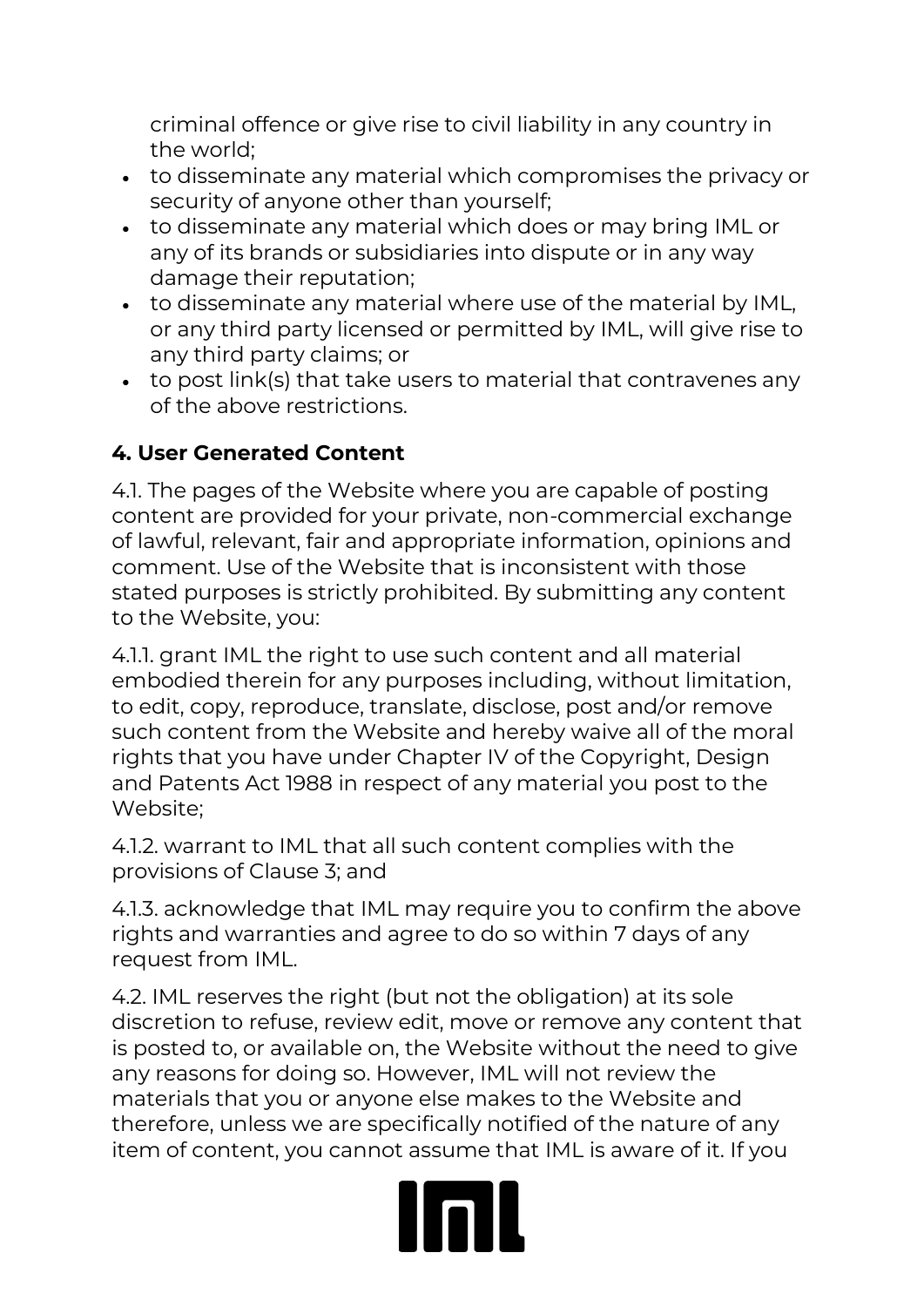object to the publication of any material placed on the Website please contact IML using the contact details shown in our [Privacy](http://www.imlgrouponthenet.net/terms/PrivacyPolicy.pdf)  [Policy](http://www.imlgrouponthenet.net/terms/PrivacyPolicy.pdf) and we will take whatever action we deem appropriate.

4.3. IML accepts no responsibility for any statements, material or other submissions placed on our online forums by you or any third party, or for any loss or damage resulting from your breach of these Terms and Conditions.

### **5. Use of Software**

5.1. Copyright in any software that is made available for download from the Website and/or the IML Materials belongs to IML or its suppliers. Your use of the software is governed by the terms of any licence agreement that may accompany or be included with it. Do not install or use any software unless you agree to such licence agreement.

#### **6. Links to other websites**

6.1. You may link to the Website but strictly only on the basis that you do not replicate the pages of the Website, and subject to the following conditions:

6.1.1. you do not create a frame or any other browser or border environment around the Website;

6.1.2. you do not in any way imply any endorsement by IML other than with its written consent or misrepresent your relationship with IML;

6.1.3. you do not use any logos or trade marks displayed on the Website without the express written permission of IML;

6.1.4. you do not link from a website that is not owned by you; and

6.1.5. your website does not contain content that is distasteful, offensive or controversial, that infringes any intellectual property rights or other rights of any other person or otherwise does not comply with all applicable laws and regulations.

### **7. Trade Marks**

7.1. All IML trade marks (whether registered or unregistered) and graphics, logos, designs, page headers and button icons are the intellectual property rights of IML and neither they nor any confusingly similar versions may be used by you including (but not

# Inl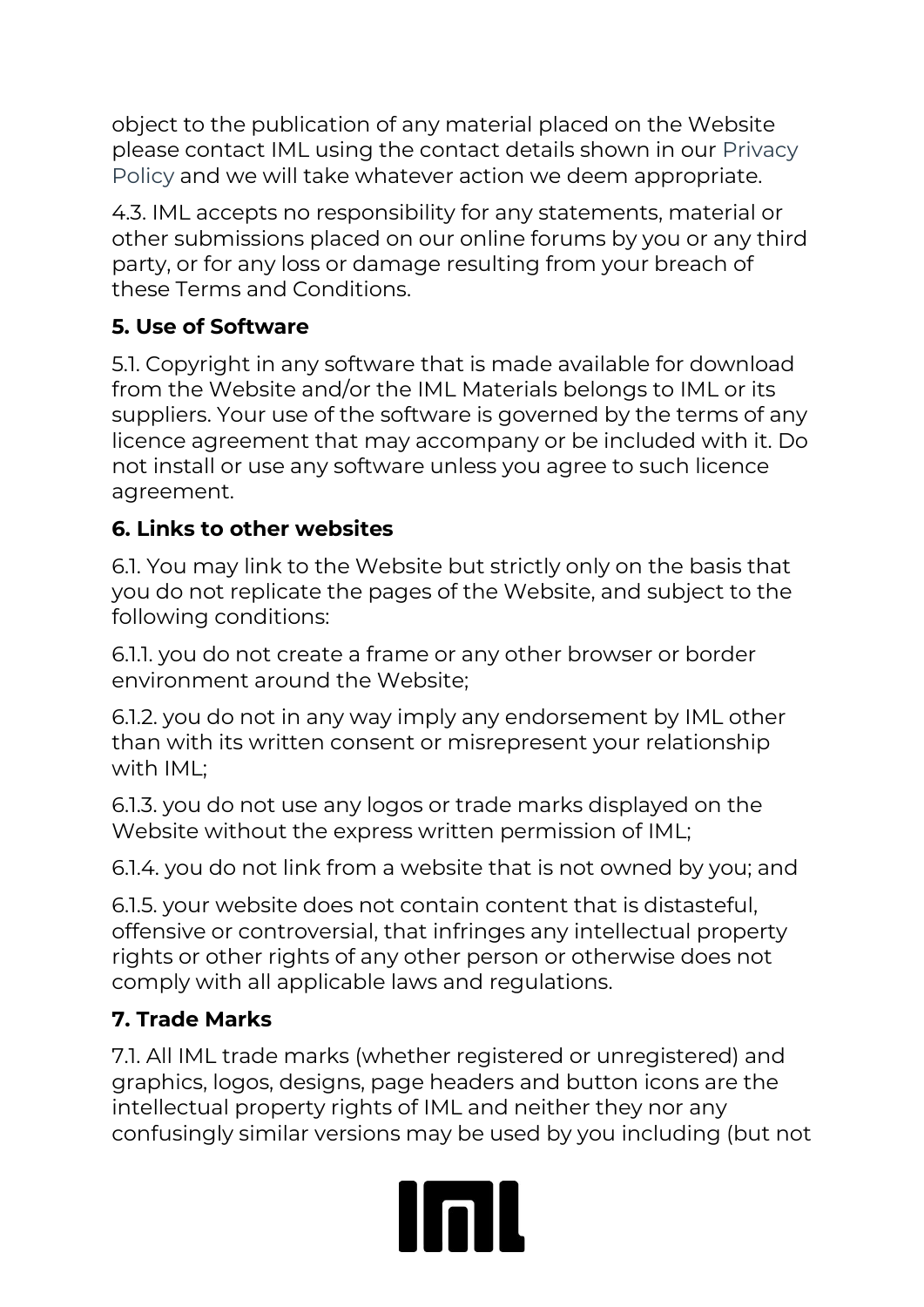limited to) as part of any trade marks and/or domain names without the prior written consent of IML other than for the purpose of referring to IML and its associated brands lawfully and in good faith (only).

#### 8. Registration

8.1. To access certain parts of the Website, IML may require you to register and provide certain information about yourself. Such registration shall be subject to specific terms of registration. Where you register you also agree to:

8.1.1. provide true, accurate, current and complete information about yourself as prompted by the relevant registration form (such information being the "Registration Data"); and

8.1.2. maintain and promptly update the Registration Data to keep it fully up to date.

8.2. Where information (including sensitive financial or personal information) is provided to IML (whether directly through the Website or otherwise) you accept that these methods of communication cannot be 100% secure. Where sensitive financial information is provided to IML it uses encryption software to attempt to prevent unauthorised access to this information being obtained. However, IML cannot accept any responsibility or liability for any damages (other than liability for death or physical injury arising out of the negligence of IML or its officers or any liabilities that cannot, as a matter of law, be excluded) arising from the misuse or loss of data or information submitted by you to IML directly through the Website or otherwise. The provision of personal information by you and use of it by IML is subject to IML's Privacy Policy.

8.3. Where you register on the Website, you will be allocated a user name and password. These account details must be used solely by you; sharing your user name and password with any other person or making it available to multiple users on a network is strictly prohibited. Accordingly, you agree to:

8.3.1. maintain the security of your user name and password and be fully responsible for all use of the Website made using your user name and password;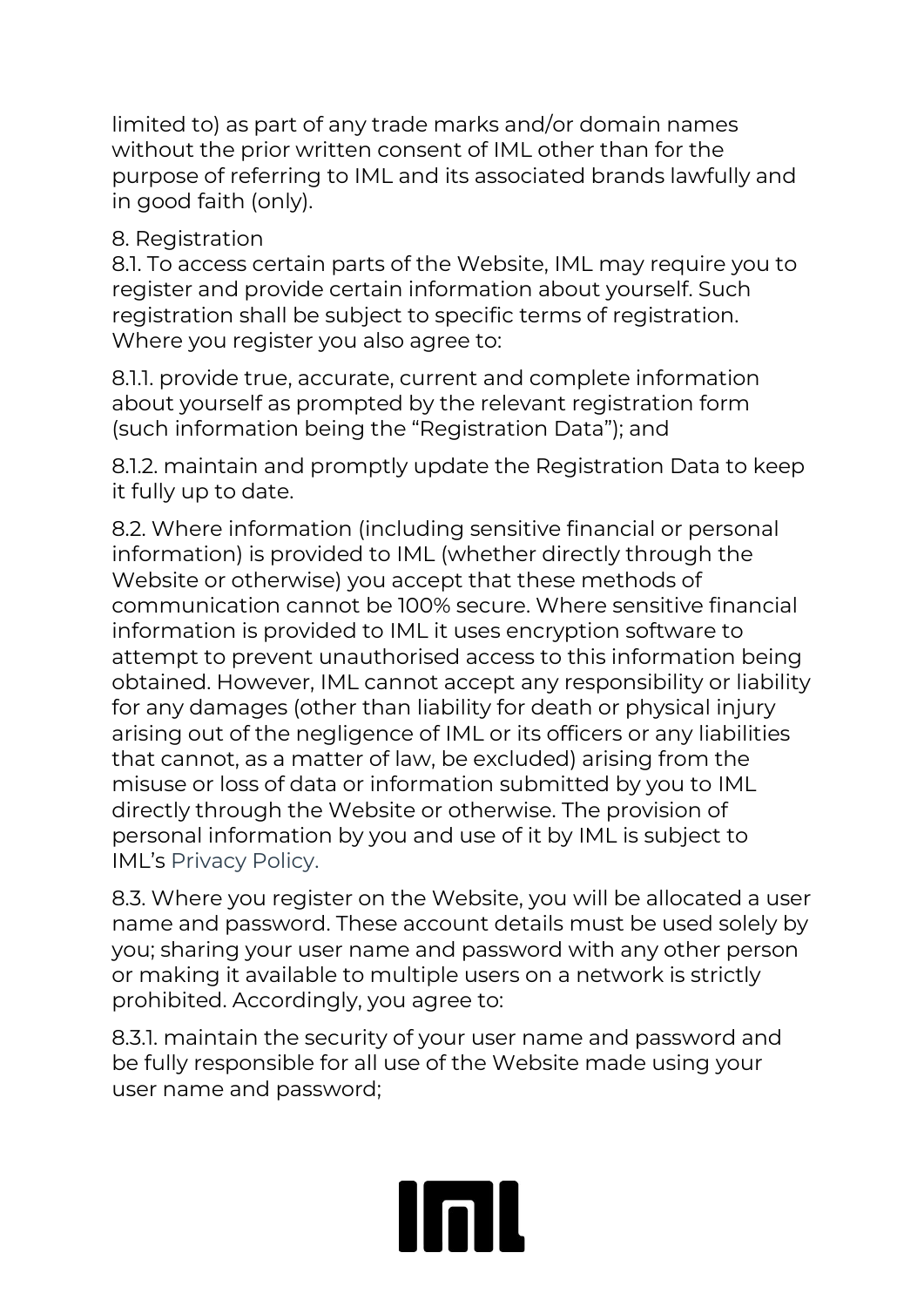8.3.2. immediately notify IML if you become aware of any unauthorised use of your user name and password or any other breach of security by sending an appropriately worded email to the contact details shown in our Privacy Policy

8.3.3. ensure that you exit from your website account at the end of each session. IML cannot and will not be liable for any losses, damages or costs arising from your failure to comply with these requirements.

8.3.4 By registering or subscribing you accept that we may monitor individuals site usage; this information will be used to ensure appropriate use of the site and to inform product offerings and development

#### **9. Disclaimer**

9.1. Whilst IML endeavours to ensure that the Website is normally available 24 hours a day, due to the inherent nature of the Internet, errors, interruptions and delays may occur in the service at any time. Accordingly, the Website is provided on an "AS IS" and "AS AVAILABLE" basis without any warranties of any kind and we do not accept any liability arising from any interruption in availability. Access to the Website may be suspended temporarily and without notice in the case of system failure, maintenance or repair or for any other reasonable cause.

9.2. You acknowledge that whilst IML endeavours to ensure that information on the Website and any related material provided to you by IML, whether by email or otherwise ("**the IML Materials**") is accurate and complete, it is provided only for general information, is not intended to address your particular requirements and does not constitute any form of advice or recommendation by IML. You acknowledge that the information on the Website does not necessarily reflect the views and opinions of IML or any of its brands and that the IML Materials should not be relied upon by you in making (or refraining from making) any specific investment or other business or personal decisions and acknowledge that professional advice should be obtained before making any such decision.

9.3. You acknowledge that some of the content may be supplied by third parties and the accuracy and completeness of it will not have been checked by IML. No liability shall be accepted by IML for

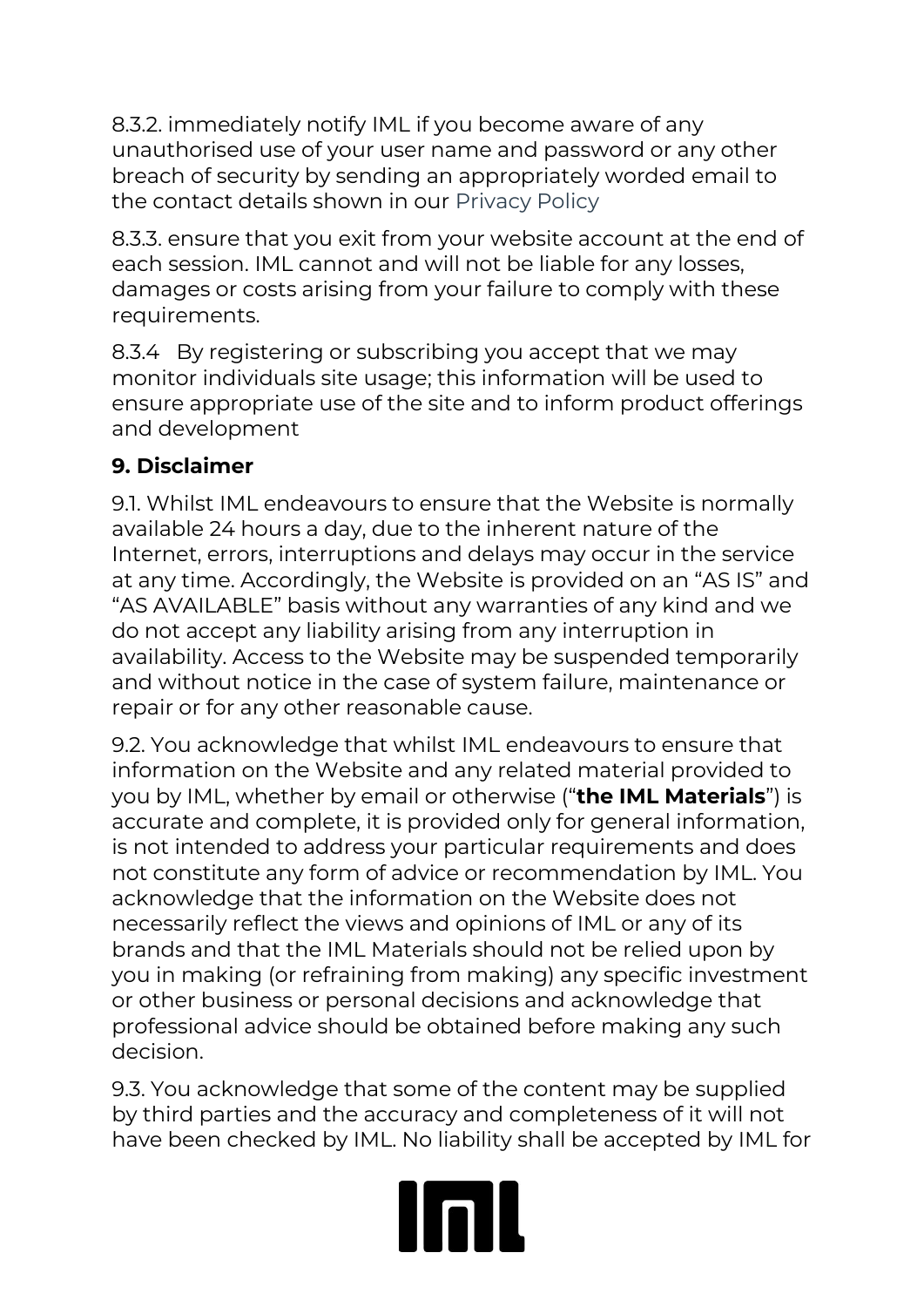any inaccuracy or omission in the information provided on the Website or the IML Materials. All implied warranties are excluded from these Terms and Conditions to the extent that they may be excluded as a matter of law.

9.4. IML will use reasonable endeavours to ensure that the Website and the IML Materials do not contain or promulgate any viruses or other malicious code. However, it is recommended that you should virus check all such materials and regularly check for the presence of viruses and other malicious code. IML excludes to the fullest extent permitted by applicable laws all liability in connection with any damage or loss caused by computer viruses or other malicious code originating or contracted from the Website or the IML Materials.

9.5. IML will not be liable for any damages (including, without limitation, damages for loss of the profits) arising in contract, tort or otherwise from your use or inability to use the Website or any content or from any action taken (or refrained from being taken) as a result of using the Website or any content of it, including in respect of infringement of third party rights arising from the your use of the content.

9.6. Links on the Website to third party websites are provided solely for your convenience. If you use these links, you leave the Website. IML has not reviewed these third party websites and does not control and is not responsible for these websites or their content or availability. IML therefore does not endorse or make any representations about them, or any material found on them, or any results that may be obtained from using them. If you decide to access any of the third party websites linked to the Website, you do so entirely at your own risk. Please note that IML gives no warranty that links to third party sites on the Site shall be marked as such.

9.7. The Website may contain links to third party websites where you may purchase items. You acknowledge that when making a purchase from a third party website you enter into a contract with that third party at your own risk and IML will bear no liability for that contract. Please note that third parties may operate such shopping sites with reference to the name of the Website, but that does not mean that IML are responsible for their conduct or any contracts that you enter into with them.

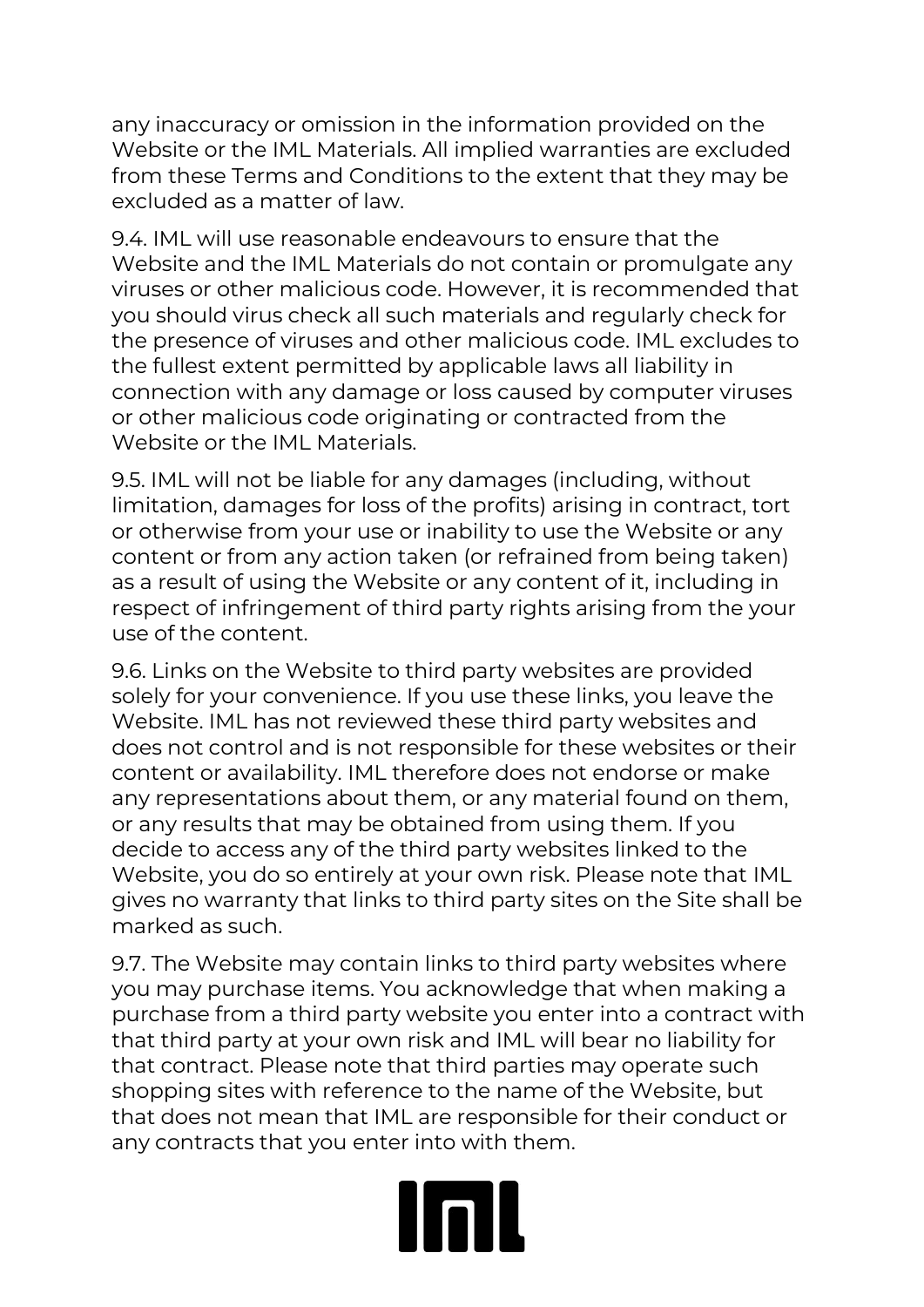9.8. The Website may from time to time contain advertising and sponsorship. IML is not responsible for either the content of the material provided by such advertisers and sponsors or their compliance with voluntary or statutory codes or provisions. In particular, IML can provide no warranty that it will not take advertisements or sponsorship from your competitors.

### **10. Suspension of access to the Website and User Indemnities**

10.1. If, for any reason, IML believes that you have not complied with any of these Terms & Conditions it may, at its sole discretion, suspend or cancel your access to all or some of the Website immediately and without giving you any advance notice.

10.2. Without prejudice to the provisions of Clause 10, you agree to compensate IML in respect of any claims, losses, expenses and/or liabilities (including legal fees) which arise from your use of the Website and/or the IML Materials (or by a third party using your user name and password) including in particular (but not limited to) any statements, contributions or other content posted on the Website or any breach of Clause 3.2.

### **11. Limitation of IML's Liability**

11.1. IML will not be liable to you for any loss or damage caused by IML or its employees or sub-contractors in circumstances where:

11.1.1. there is no breach of a legal duty of care owed to you by IML (or its employees or sub-contractors); or

11.1.2. such loss or damage is not a reasonably foreseeable result of any such breach; or

11.1.3. in respect of any increase in the loss or damage resulting from your actions.

11.2. Nothing in these Terms & Conditions shall exclude or limit IML's liability for:

11.2.1. death or personal injury caused by the negligence of IML and/or its employees negligence; or

11.2.2. fraudulent misrepresentation by IML and/or its employees.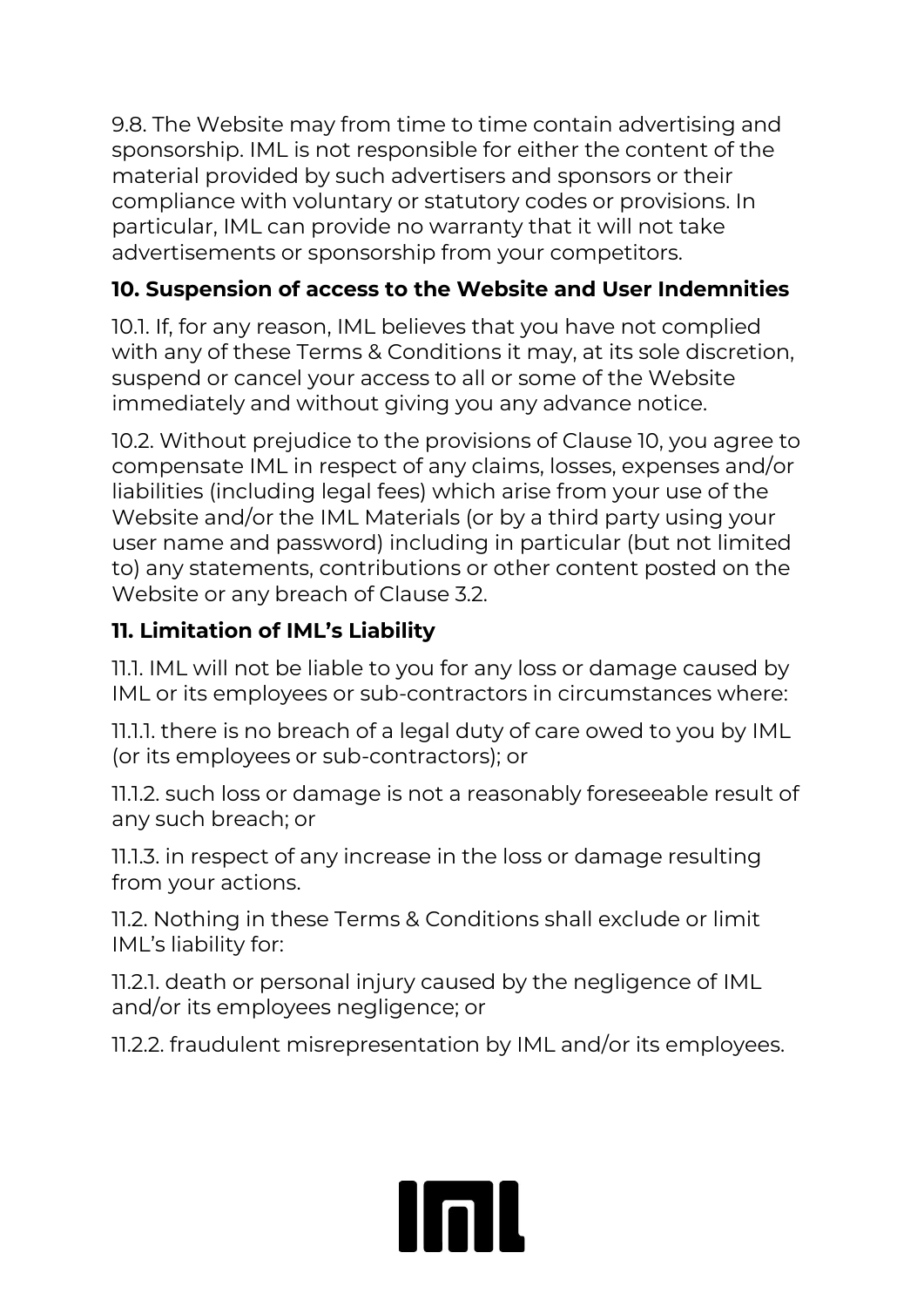#### **12. Competition terms and conditions**

These rules (the "Rules") apply to all prize promotions including free draws, prize competitions and instant win offers unless otherwise stated on the Website. Depending on the nature of the competition there may be additional rules imposed by us (or selected third parties) and each such offer may be subject to its own express terms and may not be available in all jurisdictions.

12.1. All entrants to a Promotion must be at least 18 years of age at the date of entry and comply with any further age and/or other eligibility requirements set out in the Rules (eg in relation to residency and (where the prize includes travel outside the United Kingdom and/or car hire) holding a valid passport, visa and/or driver's licence). Proof of age may be required before a prizewinner can claim a prize. The eligibility of any entrant is at the sole discretion of IML.

12.2. Only one entry per person and per household is permitted, spammers will be disqualified and automated entries are not permitted and will be disqualified.

12.3. All entries must be made in accordance with the Rules and must be received by IML by the closing date. Entries made otherwise shall be invalid. IML accepts no responsibility or liability for any lost, damaged or incomplete entries and all such entries will be deemed invalid. Proof of despatch shall not be proof of entry.

12.4. IML and the promoter reserve the right at its sole discretion to (without prior notice): 12.4.1. cancel the Promotion; and/or 12.4.2. to substitute the prize for another prize of equal value.

12.5. NO PURCHASE NECESSARY to enter the competitions unless otherwise stated on the promotional activity with a specific competition.

12.6. By entering the prize draw, the entrant agrees to be bound by the Rules and by any other requirements set out in the promotional material accompanying the promotion.

12.7. By entering the promotion, the entrant agrees to these Terms & Conditions, our [Privacy Policy](http://www.imlgrouponthenet.net/terms/PrivacyPolicy.pdf) and our [Cookie Policy.](http://www.imlgrouponthenet.net/terms/IML_Group_plc_Cookie_Policy.pdf) In addition, IML may pass your personal information to the promoters and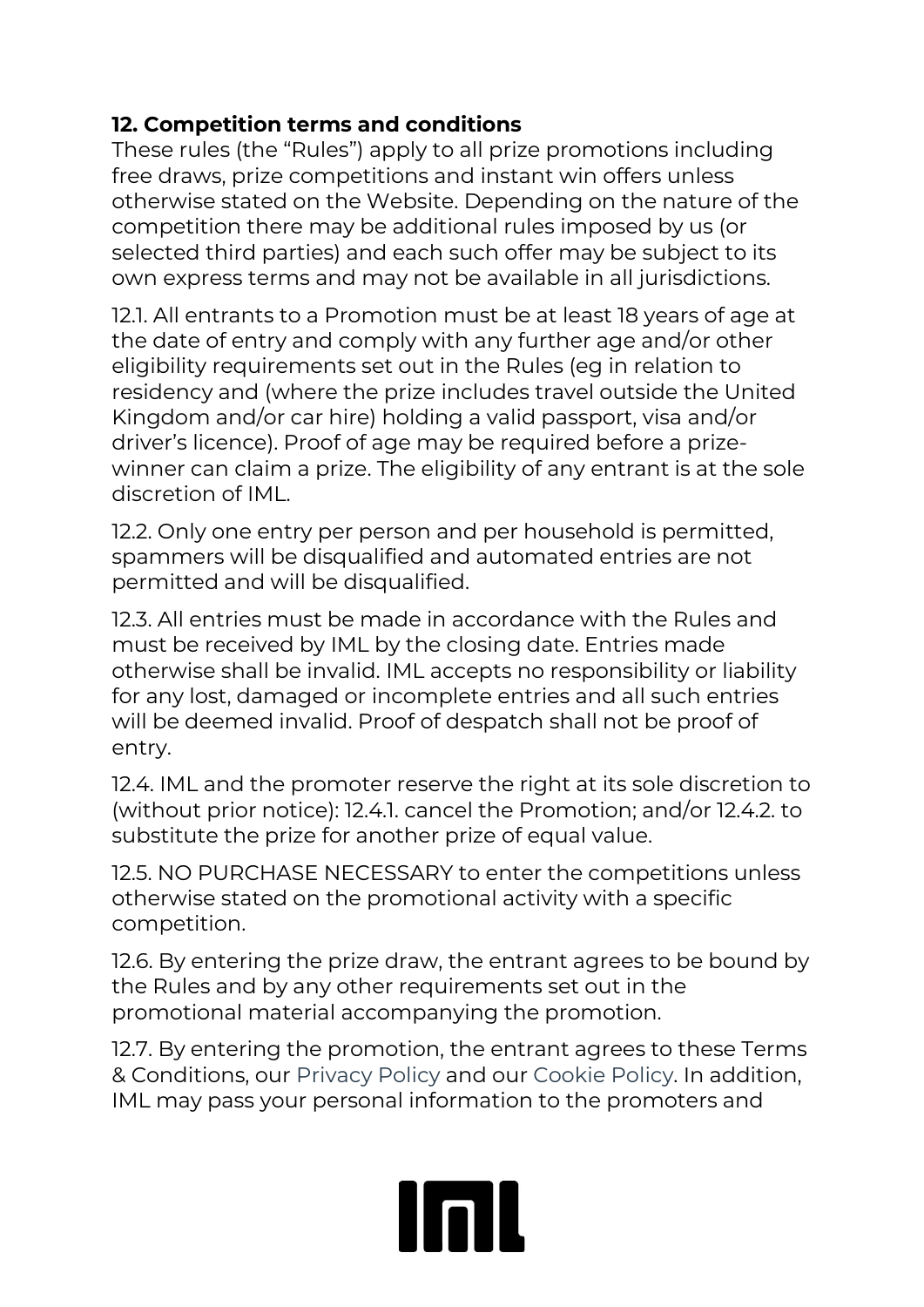their data processors. However, we will always take all appropriate steps to protect your information.

12.8. Prize-winners will be notified in writing within 6 weeks of the applicable closing date (or such other timeframe as is indicated on the Website). If a prize-winner fails to respond to claim his/her prize within 14 days of receipt of the notification, IML shall be entitled to select an alternative prize-winner. In such circumstances IML shall use reasonable endeavours to notify the alternative prize-winner within nine weeks of the closing date (or such other timeframe as is indicated on the Website).

12.9. Prize draws are open to all residents of the UK, except employees of IML (and its subsidiaries), the promoter and their immediate families, the promoters advertising agency and sales promotion consultancy, and anyone else connected with the creation and administration of the promotion.

12.10. IML's decision is final and no correspondence will be entered into. Odds of winning depend on the number of eligible entries received.

12.11. IML will not accept responsibility for loss through technical fault, incomplete, illegible or other damaged entries. Proof of entry is not automatically proof of receipt.

12.12. Prize-winners will receive their prize within 6 weeks of notification unless otherwise specified on the Website. The terms and conditions of any third party supplier may apply and must be accepted and complied with by a prize-winner to accept the prize.

12.13. IML will not be liable if a prize does not reach a prize-winner for any reason outside the control of IML or if a prize is damaged during delivery.

12.14. It is your responsibility to ensure that when entering competitions which, if won, could result in time off work, your employer is in agreement to time off. When dates are specified they cannot be altered.

12.15. Prizes are non-transferable, non-negotiable and no cash alternatives will be offered.

12.16. Depending on the nature of the prize, its use or enjoyment may be subject to further conditions or restrictions.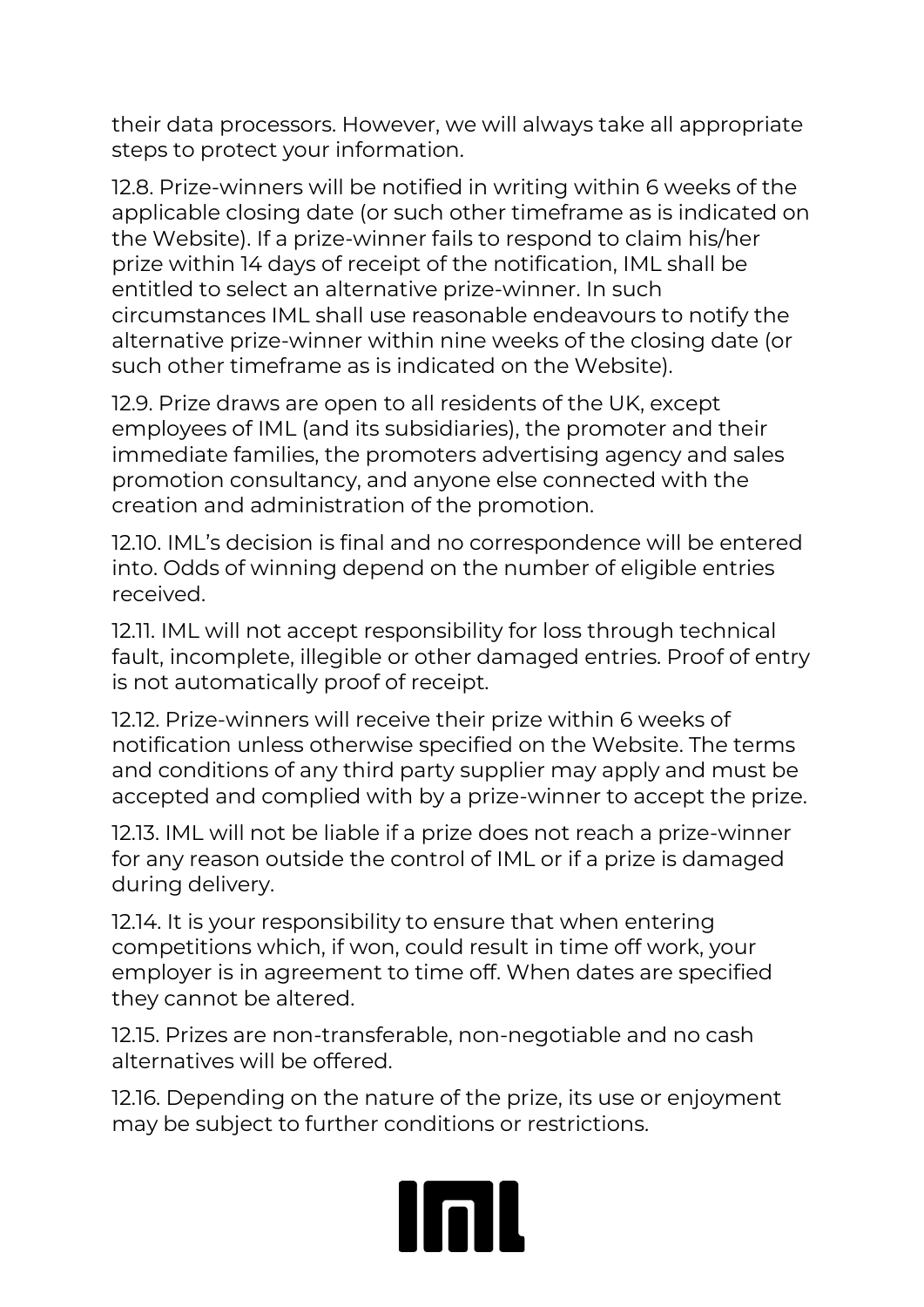12.17. By entering the promotion, the winner(s) consent(s) to any publicity generated as a result of the promotion, and use on the Website at any time.

12.18. Where relevant, all taxes, insurances, transfers, spending money and other expenses (including meals or personal expenses upgrades etc) are, unless otherwise specifically stated, the sole responsibility of the prize-winner.

12.19. Other than for death or personal injury arising from the negligence of IML, IML hereby excludes (so far as is permitted by law) all liability for any loss, damage, cost and expense, whether direct or indirect, howsoever caused in connection with any competition or any aspect of the prize.

12.20. The promotional draw is held by IML.

### **13. Variation of these Terms & Conditions of Use**

13.1. IML reserves the right to vary these Terms & Conditions of Use from time to time. Such variations become effective immediately upon the posting of the varied Terms & Conditions on the Website. By continuing to use the Website you will be deemed to accept such variations. You should therefore check the Website from time to time to review the then current Terms & Conditions. These Terms & Conditions were last updated in April 2021.

### **14. Subscription contact:**

14.1. When you click "Submit Order" to place your subscription order online, or you fax, post, email or telephone us with details of your order, you are making an offer to take out a subscription which, if accepted by us, will result in a binding contract. When you agree to these terms and conditions on behalf of a legal entity (eg a limited company or a limited liability partnership), you confirm that you are authorised to purchase and to accept these terms on behalf of that entity.

14.2. If placing your order online, your credit/debit card will be debited when you click "Submit Order". Although you will see an online confirmation page and receive an email acknowledging that your order has been received successfully and is being processed, the contract between us is not formed at this point.

14.3 If placing your order via fax, post, email or telephone you must provide your credit card, debit

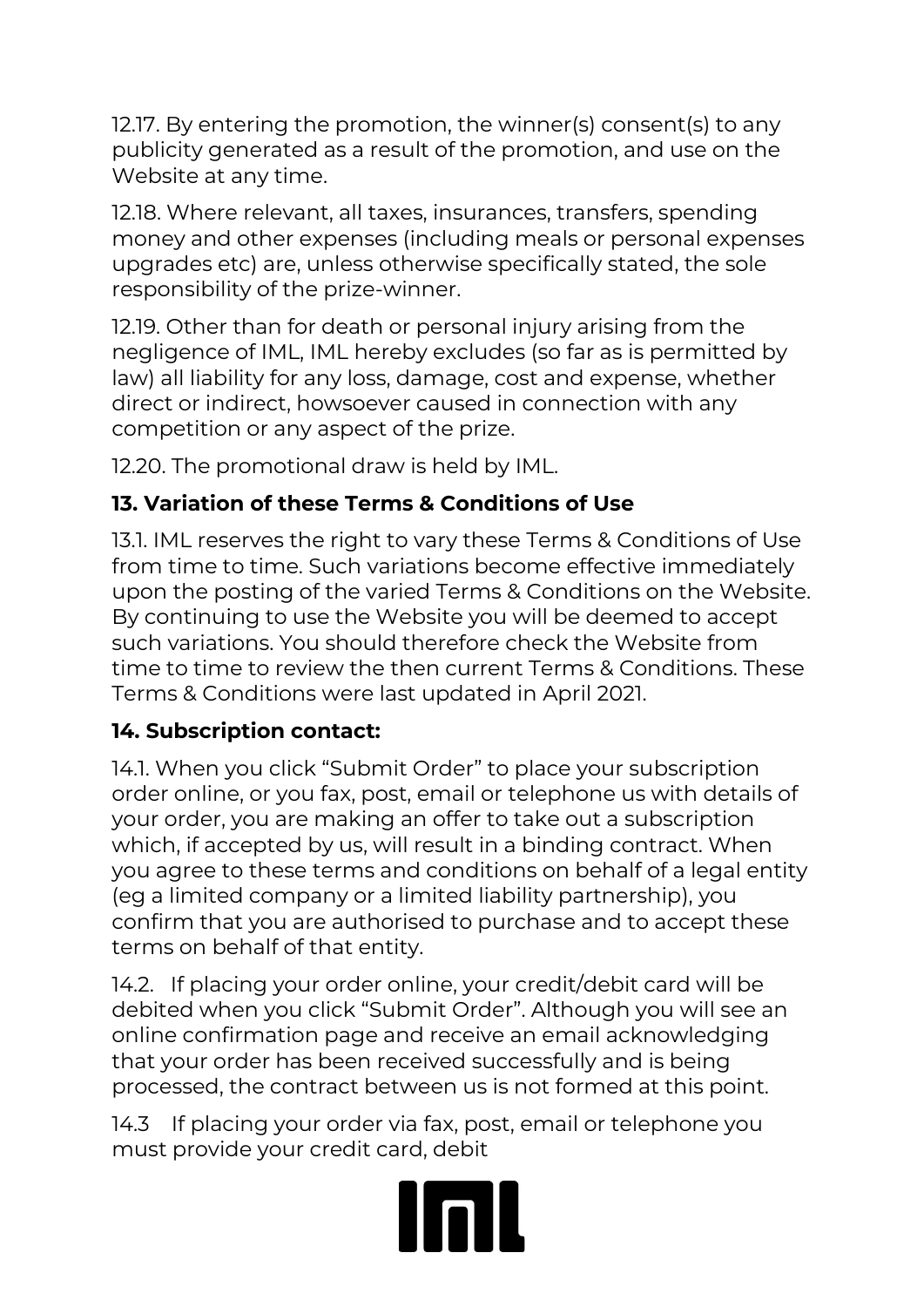#### **15. Right to refuse orders**

15.1. We reserve the right not to fulfil, and to cancel, orders if we are unable to obtain payment authorisation from the issuer of your payment card or cheque, or in the event of obvious inaccuracies or mistakes in the prices that have been advertised to you.

#### **16. Individual User Subs**

16.1 When you order an individual user subscription you must provide your name, email address, telephone number and postal address, together with credit or debit card details and authorisation to charge payment.

#### **17. Marketing**

17.1. You acknowledge and accept that we have the right to use your company name as part of on-going marketing and public relations for this programme. These announcements will not be disparaging or otherwise adverse to your business.

#### **18. Renewal**

18.1. We shall be entitled to increase the subscription fee with effect from each renewal date by an amount equal to the greater of 3% or the then current Retail Prices Index increase for the preceding 12 month period. We shall give you 90 days prior written notice of any other price increase. Your continued use of the content shall constitute your acceptance of the increased subscription fee. References to the subscription fee shall be deemed to refer to the increased subscription fee. "Retail Prices Index" means (all items, excluding mortgages) as published by the Office for National Statistics from time to time, or failing such publication, that other index as the parties may agree most closely resembles such index.

#### **19. 30 Day Money Back Guarantee**

19.1. We want you to be sure you have made the right decision to subscribe. You may cancel a new subscription within 30 days of the Order Confirmation (the "Initial Period") provided we receive written notice of such cancellation within the Initial Period.

19.2 If you want to cancel your subscription in accordance with 20. above you must email us at subscriptions@IMLGroup.co.uk supplying your name, full postal address, post/zip code, unique

# Inl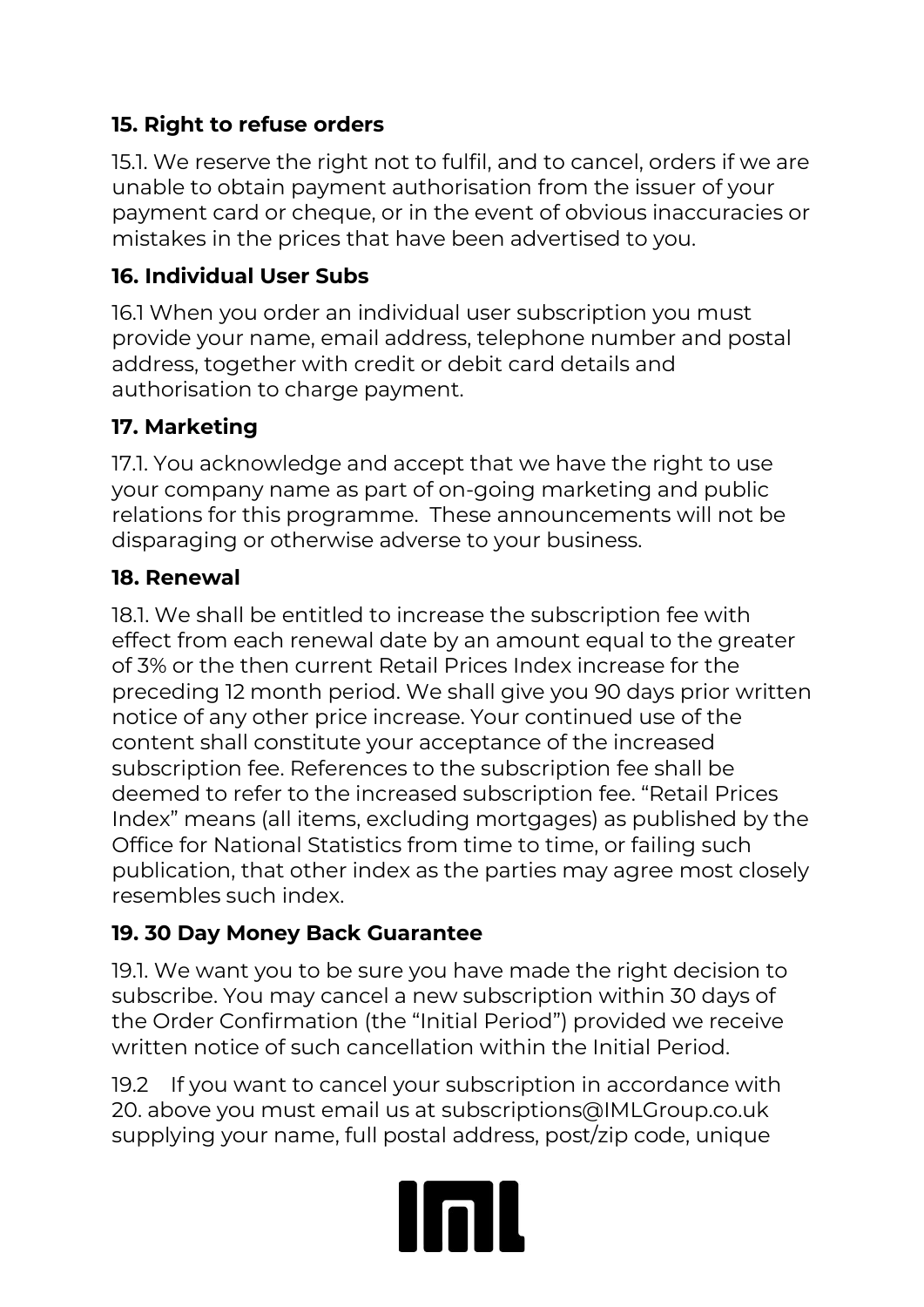subscription number, and the brand to which you have taken out a subscription. A failure to provide the relevant information may result in your subscription not being cancelled.

19.3 If you cancel your subscription in accordance with clause 19.1 and 19.2 we will refund the value of all remaining weeks left in your subscription for which we have received payment.

#### **20. Registration**

Areas of this website are restricted to registered users and subscribers and are controlled by username and password. We allow you to access these restricted areas of the site on the basis that:

20.1 Your username and password are personal to you and shall not be used by anyone else to access these restricted areas;

20.2 You provide true, accurate, current and complete information about yourself as requested by IML Group Plc in the application;

20.3 You do not do anything that would assist anyone who is not a registered user to this website, or an approved user of the Administration areas to gain access to these restricted areas or any documents contained therein;

20.4 You do not maliciously create additional registration accounts for the purpose of abusing the functionality of the site, or other users; nor do you seek to pass yourself off as another individual, organisation or brand;

20.5 You have read, understood and comply with these Terms & Conditions.

20.6 In addition to accessing restricted areas, registration also includes delivery of weekly/monthly email newsletters/alerts highlighting new and related content on this website and related, relevant business information from Control Engineering Europe's advertising partners. As per IML's **[Privacy Policy](http://www.imlgrouponthenet.net/terms/PrivacyPolicy.pdf)**, users can opt out of, and into, these services at any time.

**Inll**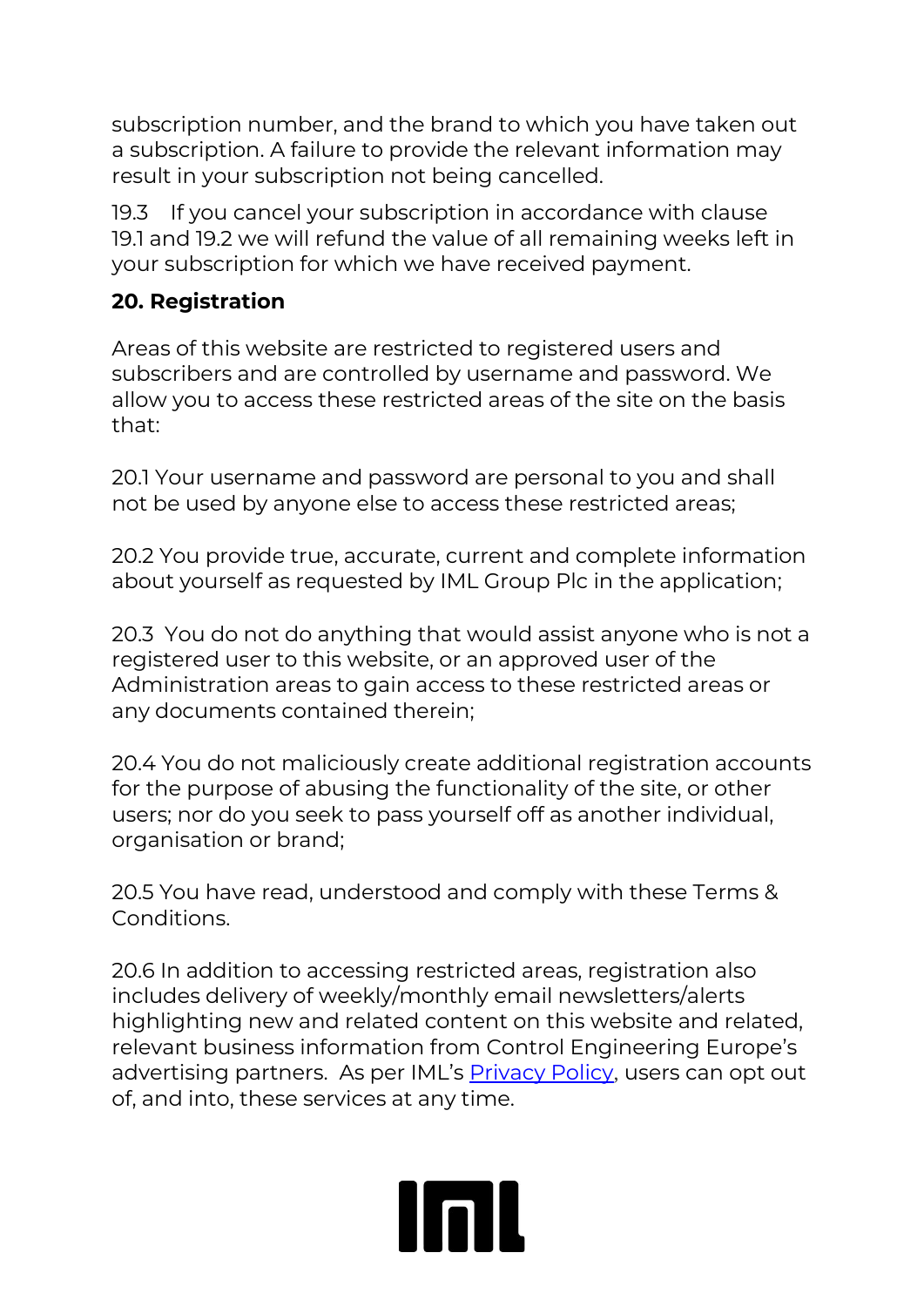20.7 IML Group Ltd reserves the right to cancel your registration to the site and/or refuse you access to restricted areas immediately and without giving you any advance notice. IML Group Ltd shall not be liable for any losses or damages whatsoever arising from your inability to access any pages on the site.

## **21. Contract Term And Refund Policy**

21.1. Unless cancelled within the Initial Period, all our subscription contracts are for a minimum 12 month period, including subscriptions which begin with introductory rates. Payment by monthly or quarterly instalments does not infer a monthly or quarterly subscription.

21.2 You may cancel your subscription at any time. We will issue refunds only in accordance with cancellations made during the Initial Period (see previous clause). Unless agreed otherwise by us in writing, if you cancel your subscription outside of the Initial Period you will still owe the subscription fee for the minimum 12 month period.

21.3 We may terminate your subscription immediately without a refund if you breach any of the terms in these terms and conditions.

### **22. Delivery of Digital Content & Printed Magazines**

22.1. If applicable, we will deliver any printed magazines in your subscription to the address you supply to us when you place your order. Please notify us at subscriptions@IMLGroup.co.uk if you change your address. We will not be liable to you for any nondelivery to you if you fail to notify us of a change of address. If applicable we will provide full daily access to website and or tablet content using the email address you provide at the time of registration. We will not be liable to you for any interruption to access if you fail to notify us of a change of email address.

22.2 You agree that we will not be responsible for failure to deliver the magazines if you have supplied us with an incorrect address. We reserve the right to dispose of incorrectly addressed magazines and their contents without an obligation to refund you or any other person if they are returned to us and, despite reasonable efforts to contact you, we do not receive correct address details within 14 days of their return to us.

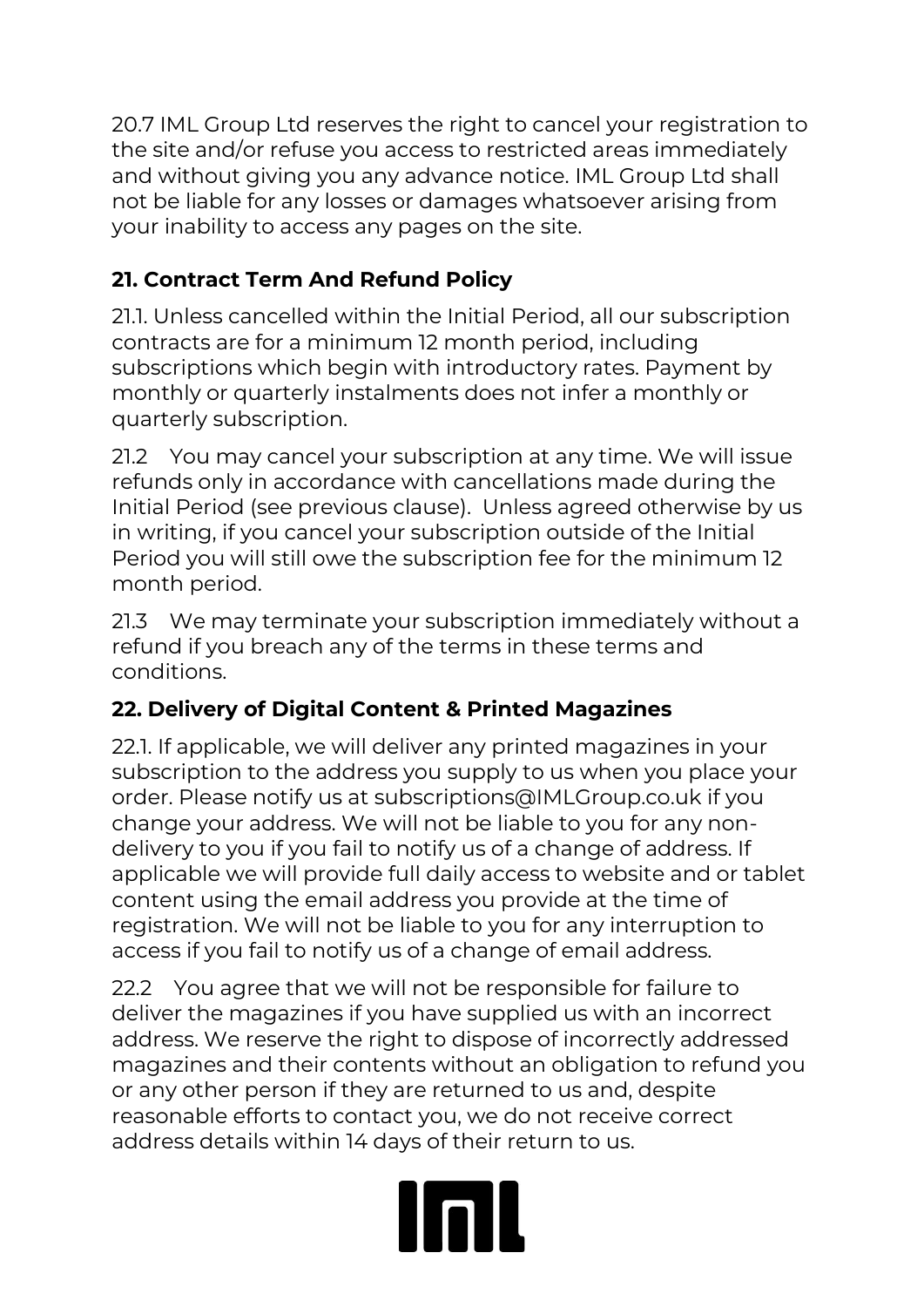22.3 If you have purchased your subscription through a third party subscriptions agency, please contact the third party to update your details and they will contact us accordingly.

# **23. Delay in Delivery & Non-Delivery**

23.1. We will not be liable to you for any delay in delivery or nondelivery of any printed magazines or online issue in your subscription in the following circumstances;

(i) where the issuer of your payment card or cheque refuses to authorise payment to us; or you have not paid when you have been invoiced;

(ii) where such delay or failure is due to circumstances beyond our reasonable control (or the reasonable control of our subcontractors and agents), including but not restricted to, war, electricity power failure, utilities failure, failure of telecommunications links, failure of transport infrastructure, fire, flood, government act, act of God, legislative constraints, strikes, labour disputes or malicious damage involving employees.

23.2 Our liability to you in the event of any printed magazines in your subscription being lost in despatch shall be limited to replacement of the missing issue(s).

# **24. Subscription Offers**

24.1. From time to time we will run subscription offers. These offers may be available to new subscribers only and this will be stated on the offer.

24.2 If an offer is available, customers must clearly state/quote the relevant priority code at the time of ordering in order to be eligible for the offer. We accept no liability for your failure to state/quote the relevant priority code.

24.3 Offers are subject to availability.

24.4 Where the offer has a closing date, we will not accept orders for the relevant offer after the stated date.

# **25. Content and Liability**

25.1. All rights in the content of any IML website and printed magazine are owned by us or our licensors. No part of any such content may be reproduced in any form without our prior written

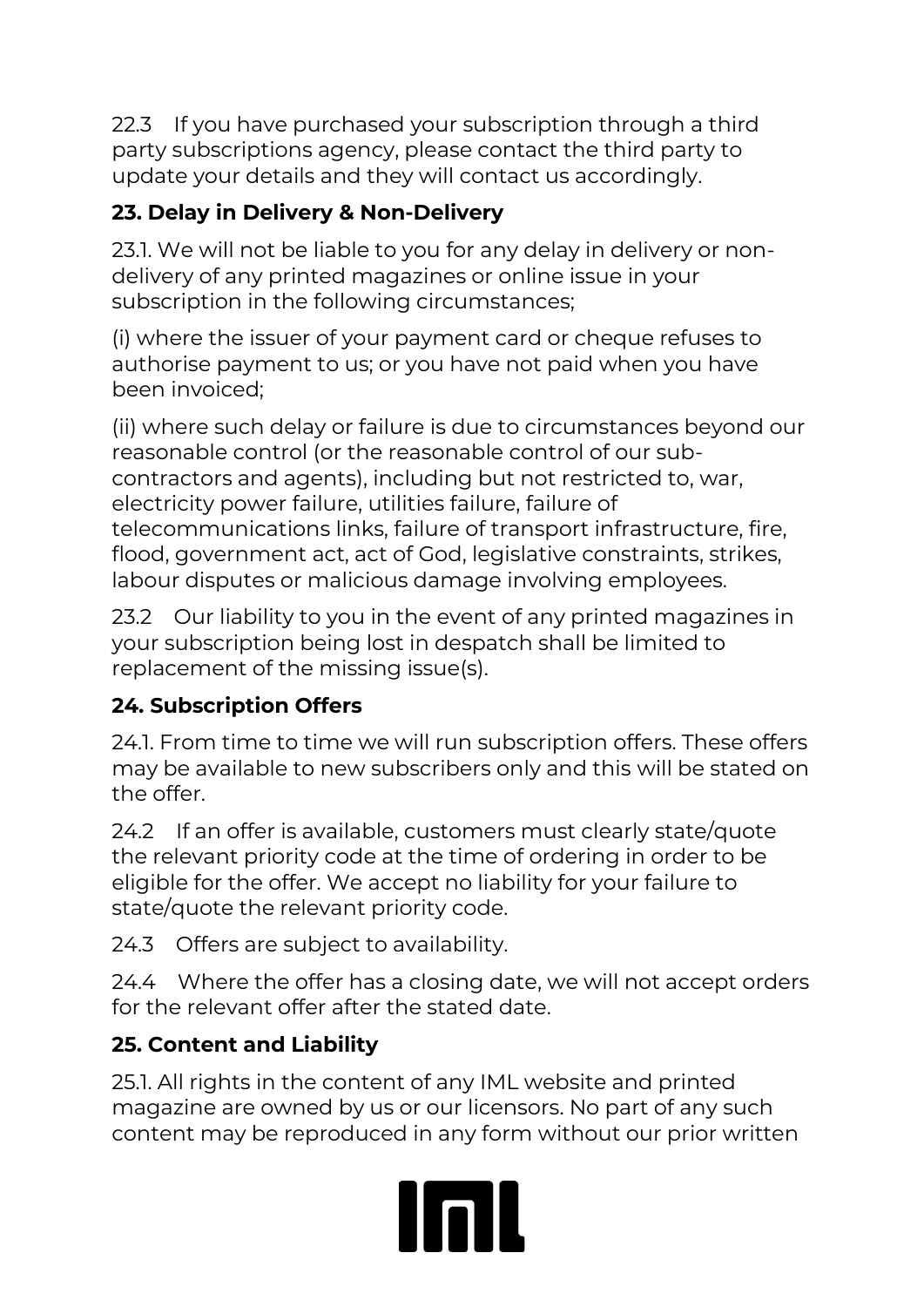permission or as permitted by law. You may only use the content for your own requirements in the course of your business.

25.2 We use reasonable endeavours to ensure that all information contained in printed magazines and on websites is accurate and up-to-date at the time of publication, but all warranties, conditions and terms implied under this contract or by statute or common law are excluded to the fullest extent permitted by law.

25.3 We shall not be liable to you in contract, tort (including negligence) statutory duty or otherwise under, or in connection with, this Agreement for any direct or indirect loss of revenue, profit, savings, goodwill or consequential losses.

25.4 Our maximum liability to you in contract, tort (including negligence) statutory duty or otherwise under, or in connection with, this Agreement is limited to the annual subscription price paid by you to us.

25.5 Nothing in this contract shall limit or exclude our liability for fraud, fraudulent misrepresentation or personal injury or death caused by our negligence.

#### **26. Anti-bribery Contract**

You warrant that you shall:

26.1. Comply with all applicable laws, statutes and regulations relating to anti-bribery and anti-corruption including but not limited to the Bribery Act 2010;

26.2. comply with such of our anti-bribery and anti-corruption policies as are notified to you from time to time; and

26.3. promptly report to us any request or demand for any undue financial or other advantage of any kind received by or on behalf of you in connection with the performance of these terms and conditions.

26.4. Breach of this clause 28 shall be deemed a material breach of these terms and conditions.

linil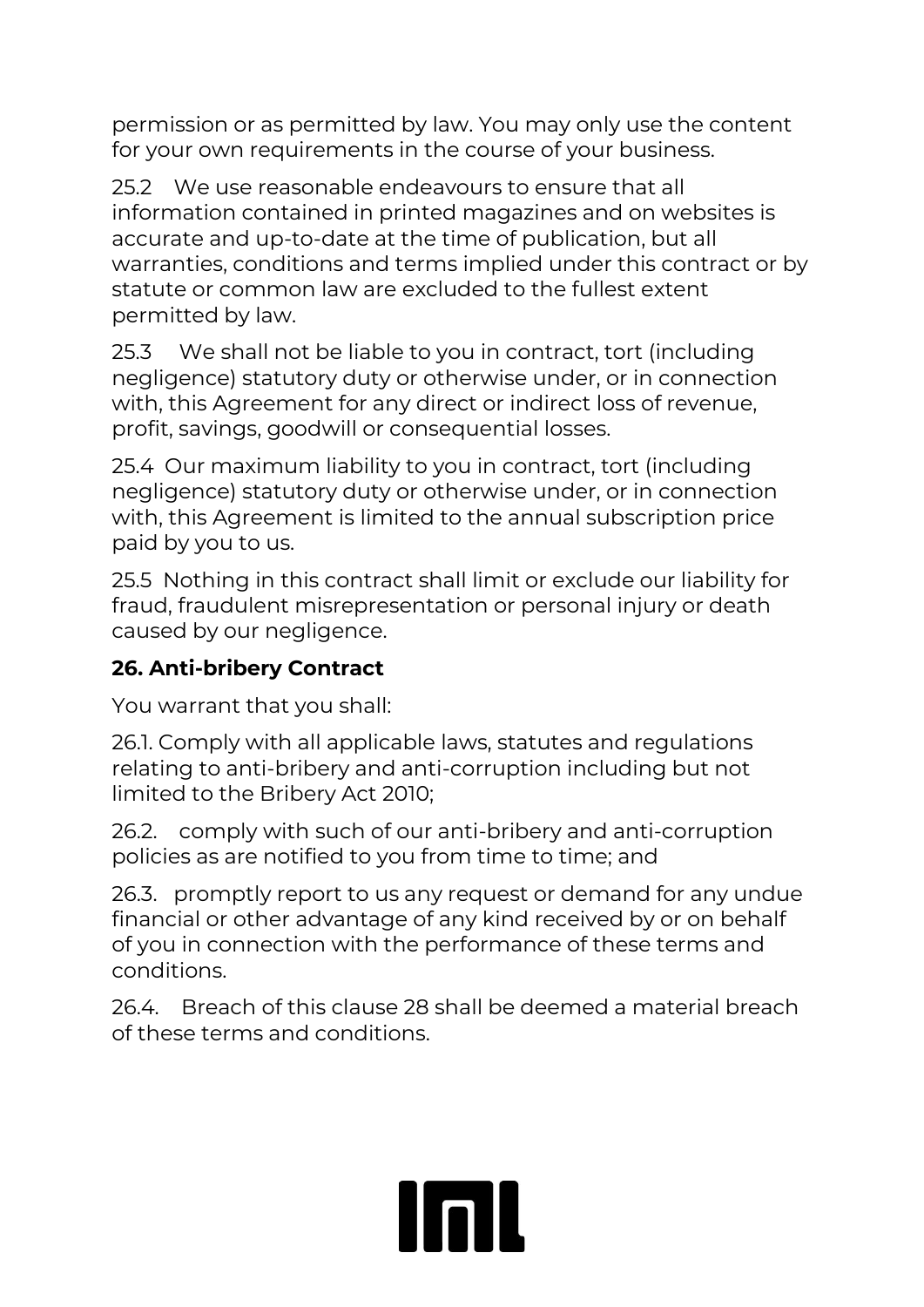#### **27. Privacy Policy**

27.1. We use any personal and transactional information (e.g. name, address, e-mail address, telephone number, debit or credit card details) you supply to us in order to fulfil your subscription, and to contact you to keep you up to date with important information about your subscription.

27.2. Please refer to our [Privacy Policy.](http://www.imlgrouponthenet.net/terms/PrivacyPolicy.pdf)

• If you have any questions related to an individual user subscription, call +44 (0)1732 359990

#### **28. Entire Agreement**

28.1. This contract is the entire agreement between the parties on its subject matter. This contract takes precedence over any prior agreement or contract between the parties, including any terms and conditions you may have tried to impose on us.

28.2 Neither party may rely on a prior statement or representation (including innocent and negligent representation).

#### **29. General**

29.1. These Terms & Conditions shall be governed by, and construed in accordance with, English law and the courts of England and Wales shall have exclusive jurisdiction to settle any dispute which may arise out of, under, or in connection with these Terms & Conditions unless IML shall elect to bring proceedings in the courts of the country of the user's residence or of principal place of business.

29.2. These Terms & Conditions, as varied by IML from time to time form the entire understanding between us. Headings in these Terms & Conditions are for convenience only and will have no legal meaning or affect.

29.3. No delay or indulgence by IML in enforcing the provisions of these Terms & Conditions shall affect IML's rights under them nor shall any waiver of IML's rights operate as a waiver of any subsequent breach.

29.4. No right, power or remedy conferred upon or reserved for IML is exclusive of any other right, power or remedy available to